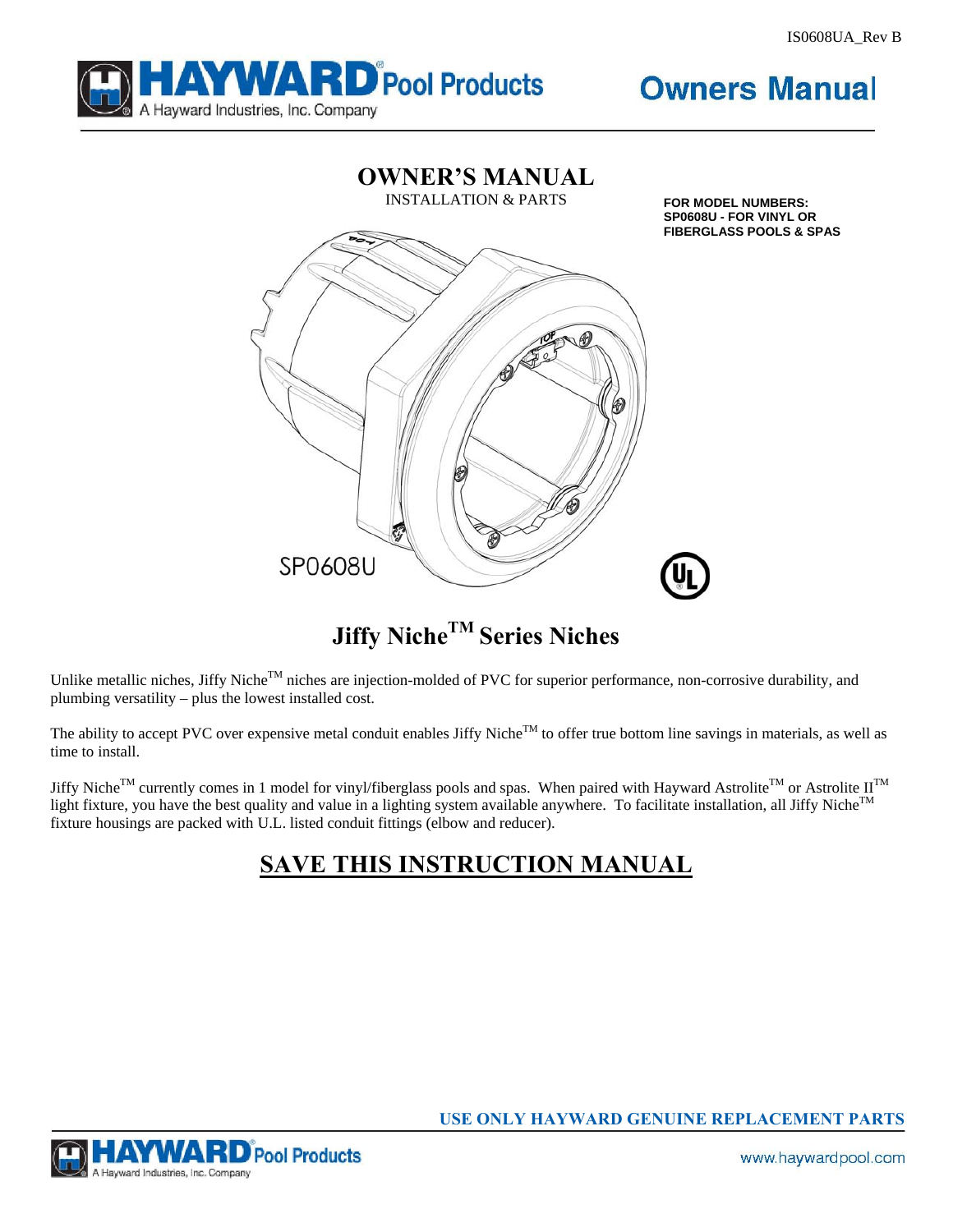## Page 2 of 8 **Jiffy Niche<sup>TM</sup> SERIES NICHES ISO608UA\_Rev B**

# **IMPORTANT SAFETY INSTRUCTIONS**

Before installing or servicing this electrical equipment, turn power supply OFF.

Basic safety precautions should always be followed, including the following: Failure to follow instructions may result in injury.

This is the safety-alert symbol. When you see this symbol in this manual, look for one of the following signal words. And, be alert to the potential for personal injury.

**WARNING** warns about hazards that **could** cause serious personal injury, death or major property damage and, if ignored, presents a potential hazard.

**CAUTION** warns about hazards that **will** or **can** cause minor or moderate personal injury and/or property damage and, if ignored, presents a potential hazard. It can also make consumers aware of actions that are unpredictable and unsafe.

The NOTICE label indicates special instructions that are important but not related to hazards.



**WARNING– Read and follow all instructions in this owner's manual and on the equipment. Failure to follow instructions can cause severe injury and/or death.** 

**WARNING** – This product should be installed and serviced only by a qualified professional. **CAUTION** – All electrical wiring MUST be in conformance with all applicable local codes, regulations, and the National Electric Code (NEC).

#### **Use of non-Hayward replacement parts voids warranty.**

**ATTENTION INSTALLER – THIS MANUAL CONTAINS IMPORTANT INFORMATION ABOUT THE INSTALLATION, OPERATION, AND SAFE USE OF THIS NICHE, THAT MUST BE FURNISHED TO THE END USER OF THIS PRODUCT. FAILURE TO READ AND FOLLOW ALL INSTRUCTIONS COULD RESULT IN SERIOUS INJURY.** 



**WARNING** – Risk of Electric Shock. Hazardous voltage can shock, burn, and cause severe injury and/or death. All electrical wiring MUST be in conformance with all applicable local codes, regulations, and the National Electric Code (NEC).

 $\triangle$  **WARNING** – To reduce the risk of electric shock replace damaged wiring immediately. Locate conduit to prevent abuse from lawn mowers, hedge trimmers and other equipment.

**WARNING –** It is recommended to install a Ground Fault Circuit Interrupter (GFCI) in the circuit, however, all electrical wiring MUST be in conformance with all applicable local codes, regulations, and the National Electric Code (NEC).

**WARNING** – All electrical wiring MUST be in conformance with all applicable local codes, regulations, and the National Electric Code (NEC). Ground and bond ALL niches before connecting lighting to electrical power supply. Failure to ground and bond niches can cause serious or fatal electrical shock hazard. Do NOT ground to a gas supply line.



**USE ONLY HAYWARD GENUINE REPLACEMENT PARTS**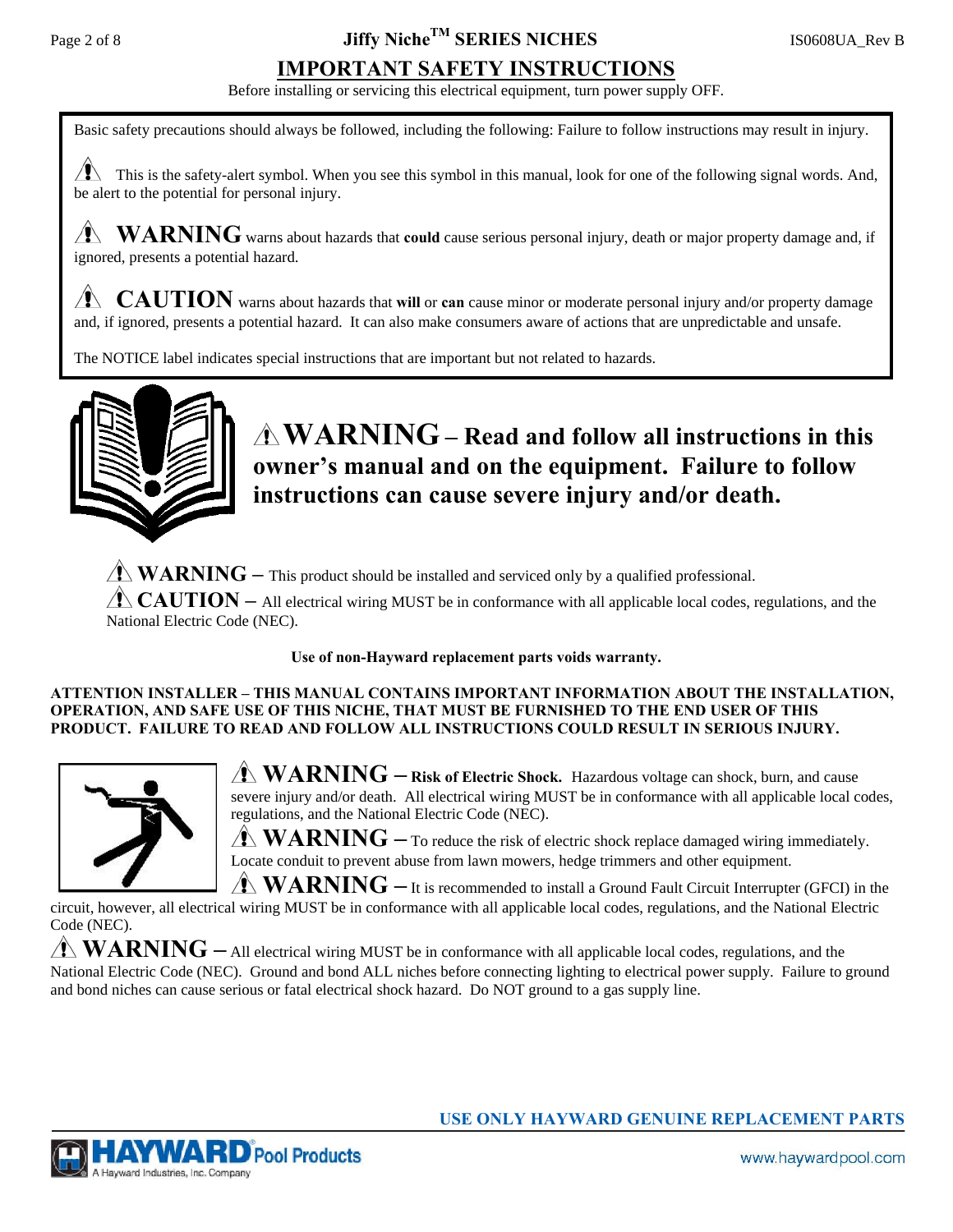# Page 3 of 8 **Jiffy Niche<sup>TM</sup> SERIES NICHES** IS0608UA Rev B **GENERAL INFORMATION:**

#### **Introduction:**

This manual contains information for the proper installation and operation of the Hayward Jiffy Niche<sup>TM</sup> series niches. A qualified professional should do installation of the Hayward Jiffy Niche<sup>TM</sup>. Failure to install according to the instructions will void the warranty.

#### **Features:**

- 1. Attractive, injection molded Duralon<sup>TM</sup> face rim assembly, for corrosion-free performance.
- 2. Fast and simple installation. Minimal tools required.
- 3. Specially designed wire sealing system, for sealing pool water from conduit pipe.

#### **Important Information Regarding All Models:**

- 1. Jiffy Niche<sup>TM</sup> underwater lighting fixture housings (Niche) are Underwriters Laboratories (UL) Listed under File E 39338-Category WBDT. These niches are New York City (NYC) Bureau of Electrical Control approved for use with low voltage (12 volt) lighting fixtures. U.L. Listed for fresh water, which includes salt pools with a maximum of 3700ppm salt content, and complies with 1999 National Electrical Code (NEC).
- 2. Jiffy Niche<sup>TM</sup> model SP0608U underwater fixture housings (Niche) are UL Listed only for use with Hayward Submersible Light Fixtures: SP0590SL, SP0590HSL, SP0591SL, SP0591HSL, SP0592HSL, SP0532(S)LED, SP0533(S)LED, SP0534(S)LED, SP0535(S)LED.

## **INSTALLATION INSTRUCTIONS:**

#### *GENERAL INSTRUCTIONS COMMON FOR ALL MODELS:*

1. The National Electrical Code (NEC) requires that the top of the light lens be at least 18" below the water level. Be sure to position the niche so that it is in compliance with this requirement. Some installers position the niche 24" below the anticipated water level to avoid any inspection authority issues with this requirement.

## **SP0608U**

## **A. For Vinyl Lined Metal Wall, Vinyl Lined Fiberglass Panel, Or Non-Lined Fiberglass Pools:**

- 1. If not pre-punched by the factory, drill & cut out the wall panel sections as per dimensions below: a. CIRCULAR PANEL CUTOUT: 6" minimum to 6-1/8" maximum diameter hole.
- 2. After unpacking the niche carton, remove the large lock ring on the backside of the housing assembly.
- 3. For non-lined pools only, install the flange gasket to the backside of the flange on the housing assembly by peeling off the paper exposing the adhesive, and pressing it firmly onto the flange.
- 4. If desired, caulk the backside of the housing flange (lined pool) or housing flange gasket (non-lined pool) with silicone or other suitable sealing compound.
- 5. Insert the housing assembly through the wall panel section from the interior of the pool.
- 6. Position the grounding bracket towards the TOP  $(12 \text{ O'clock})$ . (Fig.1)
- 7. Install the large lock ring from the exterior of the pool, with the six (6) holes facing away from the pool wall (outward).
- 8. Snug the lock ring by hand while being careful to keep the word "TOP" on the outside of the housing towards the TOP (12 O'clock).
- 9. Insert the posts of the installation tool (Hayward P/N SP0608UT) into any two (2) adjacent holes on the lock ring. (Fig.2)
- 10. Insert a screwdriver (or similar tool) into either of the two (2) pry-bar slots. This will be used to prevent the housing assembly from rotating during final tightening. (Fig.2)
- 11. While firmly holding the screwdriver in the previous step, use a small rubber mallet to strike the tab of the installation tool, rotating the lock ring in the clockwise direction to tighten.
- 12. Install conduit fittings as needed. All Jiffy Niche<sup>TM</sup> niches are provided with two (2) UL Listed Conduit Fittings. A 1" trade size, 45° sweep elbow is provided for the purpose of directing the conduit pipe towards the SP0680/SP0681 Listed Junction Box location. A 1" x ¾" reducer



PRY BAR SLOTS

**USE ONLY HAYWARD GENUINE REPLACEMENT PARTS** 







 $(Fig.2)$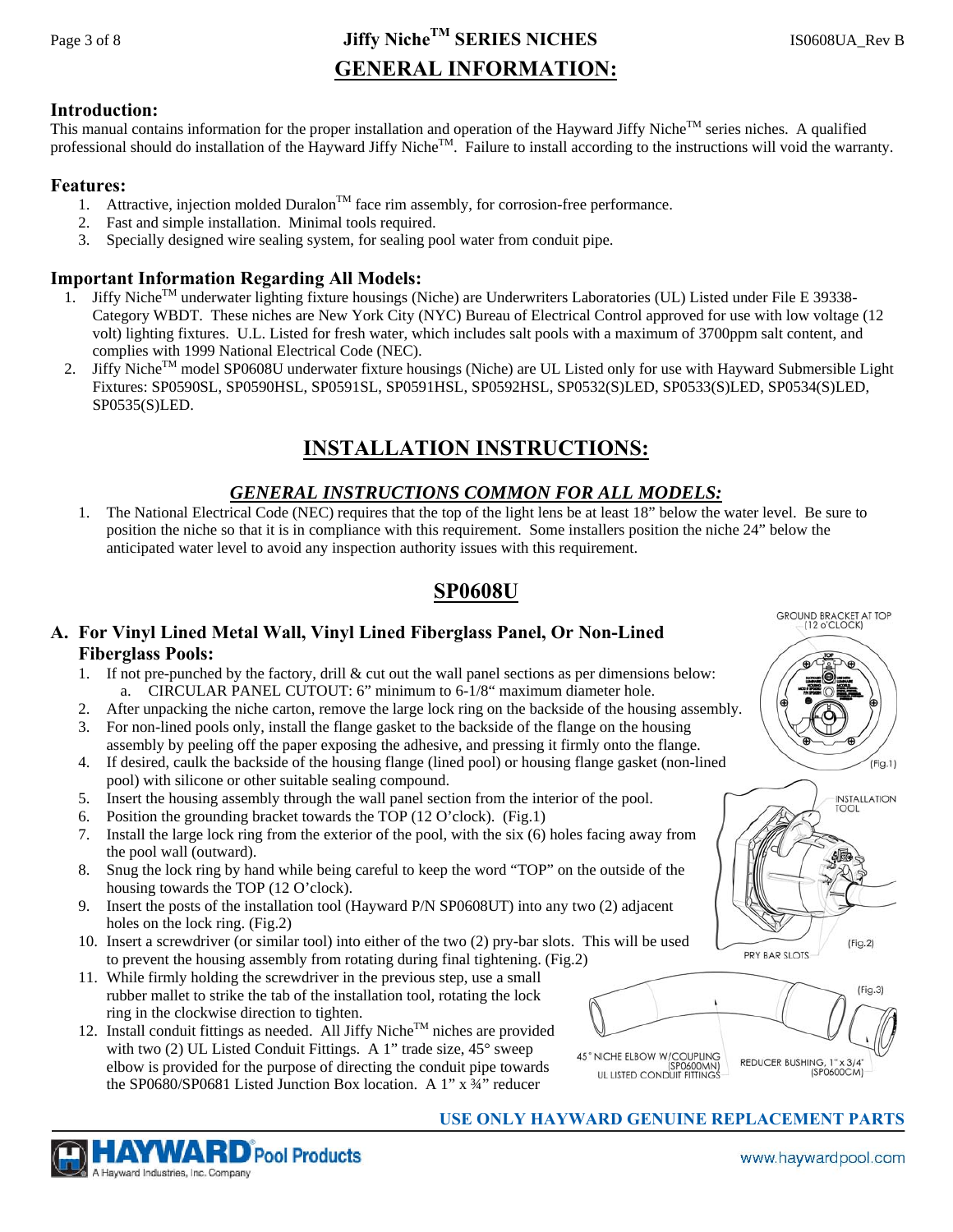bushing is provided to permit the use of 34" conduit pipe. These conduit fittings must be cemented to the fixture housing (Niche), field supplied conduit pipe, and to other conduit fittings using approved PVC primer and cement. (Fig.3)

- 13. The Jiffy Niche<sup>TM</sup> housing is equipped with a combination bonding/grounding connector. The outside connection is the bonding connector as required by Article 680-22 of the NEC. Bond the Jiffy Niche<sup>TM</sup> to the pool structure. Using a solid copper conductor size #8 AWG or larger, connect the bonding connector to all of the metal parts of the swimming pool, spa, or hot tub; and to all electrical equipment, metal piping (except gas piping), and conduit within 5 ft. (1.5m) of the inside walls of the swimming pool, spa, or hot tub. Bonding connects all metal parts within and around the swimming pool, spa, or hot tub with a continuous wire. Bonding reduces the risk of a current passing between bonded metal objects, which could potentially cause electrical shock if grounded or shorted. Reference the NEC codes for all wiring standards including, but not limited to, grounding, bonding, and general wiring procedures.
- 14. The inside connection is the grounding connector as required by Article 680-20(b) of the NEC. The NEC requires that where a non-metallic conduit is used, a #8 AWG insulated copper conductor be installed in this conduit. Pull this conductor into the niche housing at least 6-8 inches.
- 15. Insert the ground conductor through the small hole in the cord seal. To do this, you must first pierce the small hole all the way through the cord seal with a small Philips screwdriver, or similar tool (Fig.4). From the conduit, the ground conductor must be fed through the cord seal from the small to the large end of the taper.
- 16. Connect the ground conductor to the niche grounding connector. The connector and wire termination must be encapsulated in 3M Inc. Scotch Cast Wet Niche Potting Compound No. 2135 (UL File E130394) or equivalent, to protect the connection from the possible deterioration effects of pool water.
- 17. For vinyl liner pools only. Before proceeding to the next step:
	- a. Backfill pool walls as needed.
	- b. Install the liner per the manufacturers instructions.
	- c. Smooth out any liner wrinkles on the front of the niche flange gasket.
- 18. Align the face ring assembly to the front of the housing assembly, with the word "TOP" on the front of the face ring towards the TOP (12 O'clock). For vinyl-lined pools, the housing assembly should be tightly covered by the liner, and not visible. DO NOT CUT THE LINER AT THIS POINT. Instead, align the face ring assembly to the protrusion in the liner formed from the niche housing.
- 19. Use a #2 Philips screwdriver to secure the face ring assembly tightly to the housing assembly with the six  $(6)$  #10 x 1" Philips flat head, type B tapping screws provided.
- 20. For vinyl liner pools, with a sharp blade, cut out the liner along the inside edge of the faceplate.
- 21. Install the light fixture per the light fixture instructions.

## *CORD SEALING:*

- 22. With the light fixture electrical cord, and all electrical wiring in place, slip the electrical cord through the slit, and into the large hole in the cord seal (Fig.4). From the conduit, the cord must enter the cord seal on the small end of the taper, and exit on the large end of the taper (Fig.5).
- 23. Holding the light fixture electrical cord (and grounding conductor if applicable) firmly in one hand, slide the cord seal toward the back of the niche housing, and into the tapered hole. Appropriate cord lubrication may be required to do this.
- 24. Slip the cord seal bearing over the light fixture electrical cord (and grounding conductor if applicable) by flexing it over the cord at the split.
- 25. Install the cord seal nut by folding and snapping it around the light fixture electrical cord (and grounding conductor if applicable).
- 26. Push the cord seal bearing into the cord seal nut until it snaps into place.
- 27. Slide the cord seal nut on the wires toward the back of the niche housing, and thread it into the niche housing threads.
- 28. Tighten snug (hand tight) as needed.

 $\triangle$   $\mathbf{CAUTION}$  - When installing any one of the Hayward approved light fixtures into the **SP0608U niche, remove all spacers from the back of the light fixture mounting screw by removing the retainer, removing the spacer(s), and re-installing the retainer, as shown in Fig.6. This ONLY applies when inserting a light fixture into this specific niche model. For light fixtures being installed into other niche models, please follow the light fixture instructions.** 







**BEARING** 

#### **USE ONLY HAYWARD GENUINE REPLACEMENT PARTS**



www.havwardpool.com



PIERCE HOLE THROUGH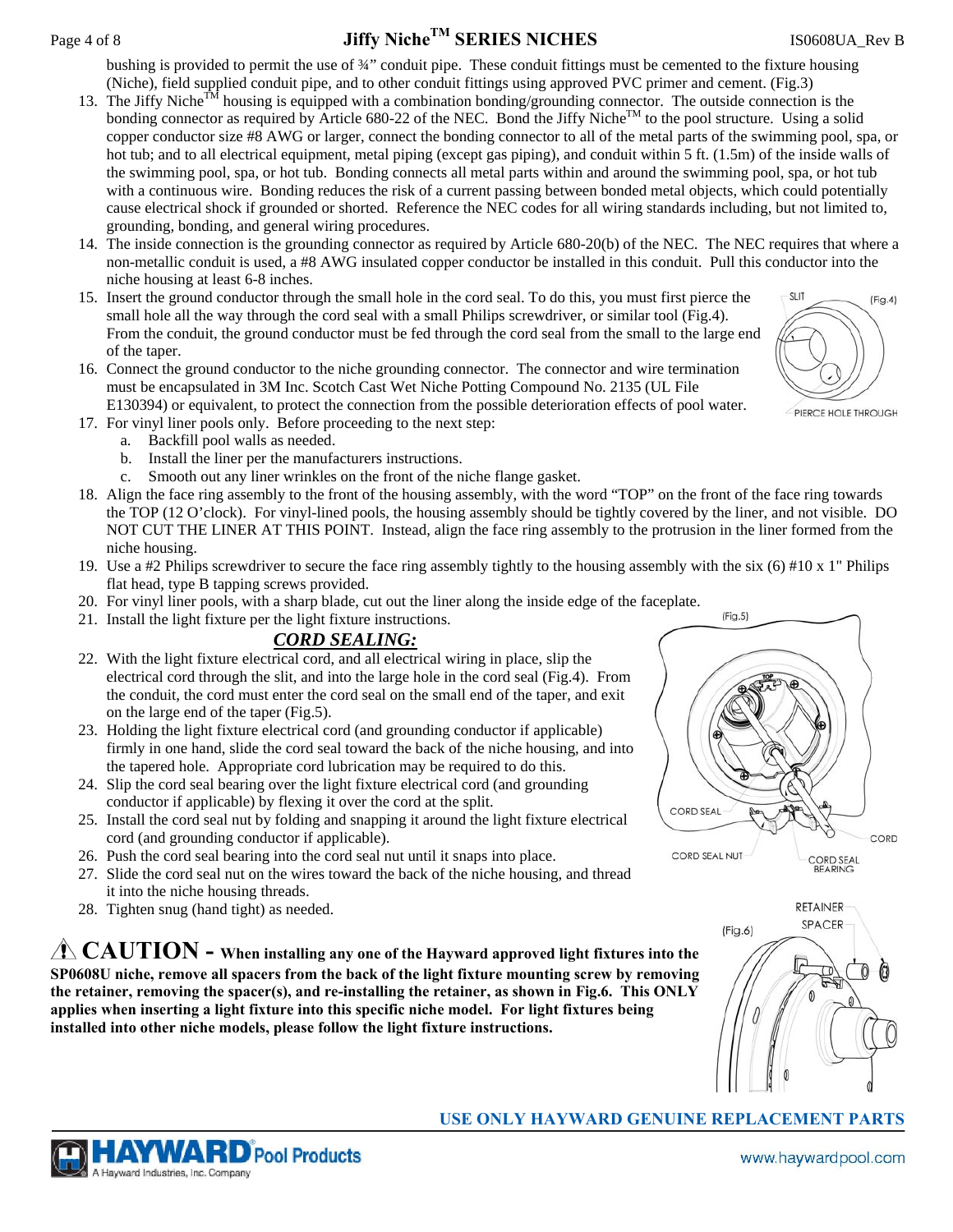# **Product Specifications:**



## **Replacement Parts:**

#### **SP0608U Parts Diagram:**



| Ref. No. Part No. | <b>Description</b>        | CTN. OTY. |
|-------------------|---------------------------|-----------|
| SPX0608C          | <b>FACE RING ASSEMBLY</b> | 10        |
| <b>SPX0608G</b>   | <b>GASKET</b>             | 10        |
| <b>SPX0608CP</b>  | <b>CORD SEAL KIT</b>      | 10        |

© Hayward Pool Products, 2008 All rights reserved.



**USE ONLY HAYWARD GENUINE REPLACEMENT PARTS**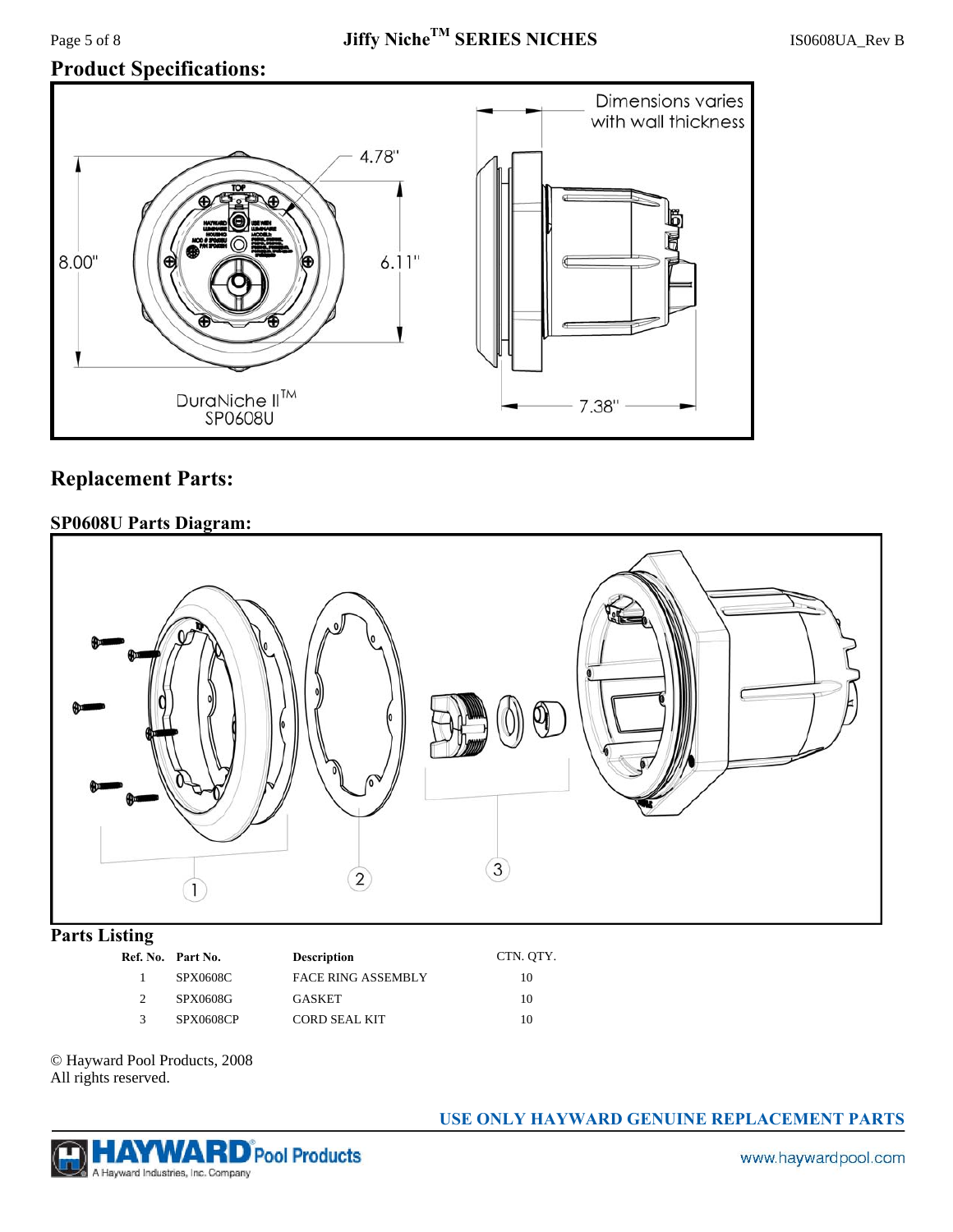**USE ONLY HAYWARD GENUINE REPLACEMENT PARTS** 



www.haywardpool.com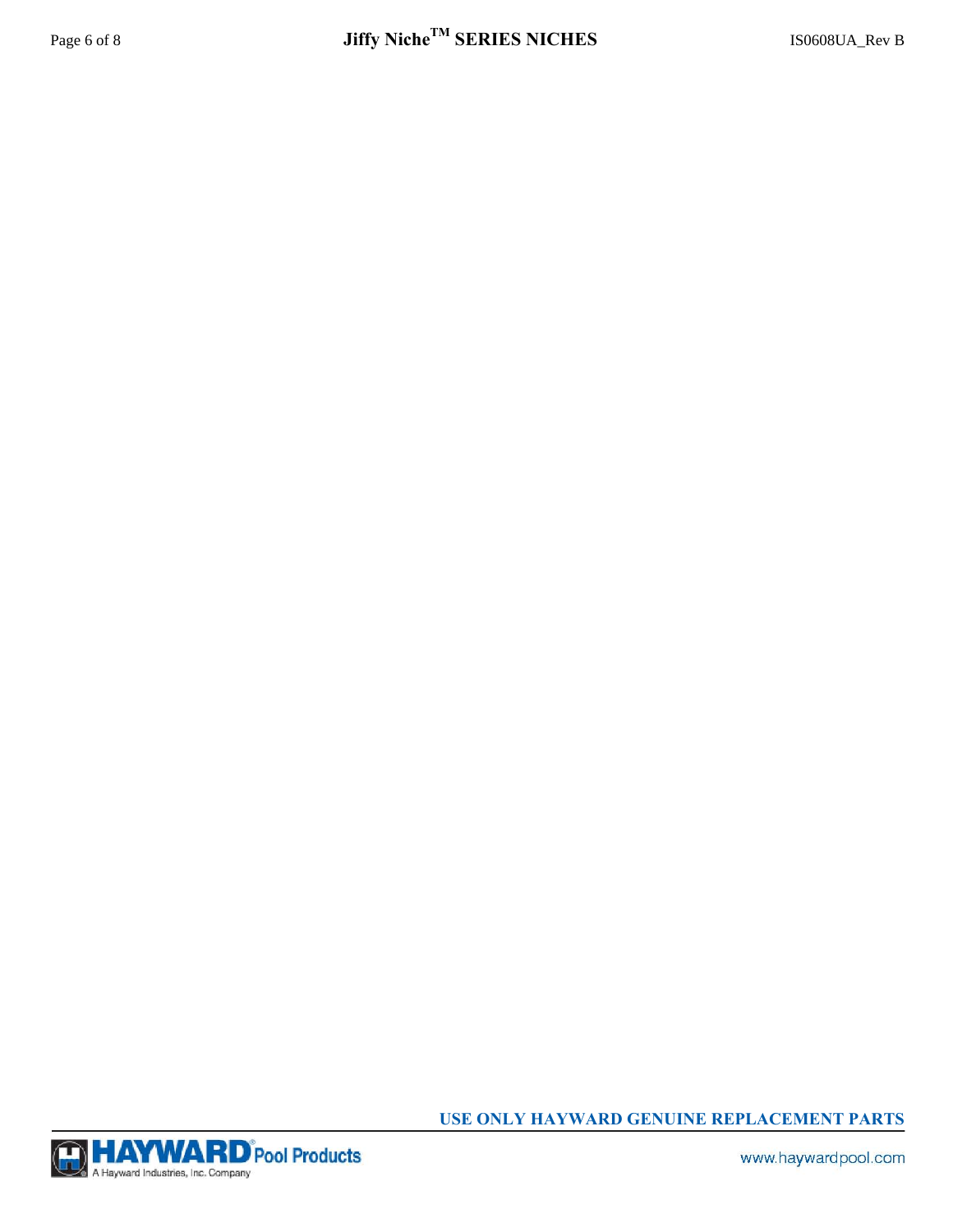**Hayward Pool Products 620 Division Street** 

# **HAYWARD® LIMITED WARRANTY**

This niche was inspected before shipment from our plant. To original purchasers of this niche, Hayward Pool Products, 620 Division Street, Elizabeth, New Jersey, warrants its products free from defects in materials and workmanship for a period of **ONE (1)** year from the date of purchase.

Parts which fail or become defective during the warranty period, except as a result of freezing; negligence; improper installation, use, or care, shall be repaired or replaced, at our option, without charge, within 90 days of the receipt of defective product, barring unforeseen delays.

To obtain warranty replacements or repair, defective components or parts should be returned, transportation paid, to the place of purchase, or to the nearest authorized Hayward service center. For further Hayward dealer or service center information, contact Hayward customer service department. No returns may be made directly to the factory without the express written authorization of Hayward Pool Products.

To original purchasers of this niche, Hayward Pool Products warrants its niche housing to be free from defects in materials and workmanship for a period of **ONE (1)** year from the date of purchase.

Niche housing which become defective during the warranty period, except as a result of freezing; negligence; improper installation, use, or care, shall be repaired, at our option, without charge.

All other conditions and terms of the standard warranty apply.

Hayward shall not be responsible for cartage, removal and/or reinstallation labor, or any other such costs incurred in obtaining warranty replacements.

The Hayward Pool Products warranty does not apply to components manufactured by others. For such products, the warranty established by the respective manufacturer will apply.

Some states do not allow a limitation on how long an implied warranty lasts, or the exclusion or limitation of incidental or consequential damages, so the above limitation or exclusion may not apply to you.

This warranty gives you specific legal rights, and you may also have other rights, which vary from state to state.

**\*Supersedes all previous publications. Elizabeth, NJ 07207**

 $\sim$ 

**▲Retain this Warranty Certificate (upper portion) in a safe and convenient location for your records.**

**▼DETACH HERE: Fill out bottom portion completely and mail within 10 days of purchase/installation, or REGISTER ONLINE AT WWW.HAYWARDPOOL.COM.** 

| Register your warranty on-line at www.haywardnet.com<br>Please print clearly.                                                                                                                                                 |                                                                                                                                                                                                                                      |
|-------------------------------------------------------------------------------------------------------------------------------------------------------------------------------------------------------------------------------|--------------------------------------------------------------------------------------------------------------------------------------------------------------------------------------------------------------------------------------|
| First Name                                                                                                                                                                                                                    | Years pool has been in service<br>1 year or less 2-3 4-5 6-10 11-15 >16                                                                                                                                                              |
|                                                                                                                                                                                                                               | Purchased from the contract of the contract of the contract of the contract of the contract of the contract of the contract of the contract of the contract of the contract of the contract of the contract of the contract of       |
|                                                                                                                                                                                                                               | Builder Retailer Pool Maintenance<br>Internet/Catalog<br>Company name                                                                                                                                                                |
|                                                                                                                                                                                                                               | Address <b>contract the contract of the contract of the contract of the contract of the contract of the contract of the contract of the contract of the contract of the contract of the contract of the contract of the contract</b> |
|                                                                                                                                                                                                                               |                                                                                                                                                                                                                                      |
| Serial Number (10-17 Digit Number)                                                                                                                                                                                            |                                                                                                                                                                                                                                      |
| Model Number and the contract of the contract of the contract of the contract of the contract of the contract of the contract of the contract of the contract of the contract of the contract of the contract of the contract | Type of Pool:<br>□ Concrete/Gunite ■ Vinvi ■ Fiberglass ■ Other                                                                                                                                                                      |
| Pool Capacity _______________(U.S. Gallons)                                                                                                                                                                                   | $\Box$ New Installation $\Box$ Replacement                                                                                                                                                                                           |
| Please include me on all e-mail communications regarding Hayward equipment or promotions.                                                                                                                                     | Installation for:<br>nground Aboveground Spa                                                                                                                                                                                         |
| Mail to: Hayward Industries, Inc. 620 Division Street, Elizabeth, NJ 07207.<br>Attn: Warranty Dept. or Register your warranty on-line at www.haywardnet.com                                                                   | <b>HAYWARD</b> Pool Products<br>One source. Every pool.<br>WCRXXXXXXXXX07                                                                                                                                                            |

#### **USE ONLY HAYWARD GENUINE REPLACEMENT PARTS**



www.havwardpool.com